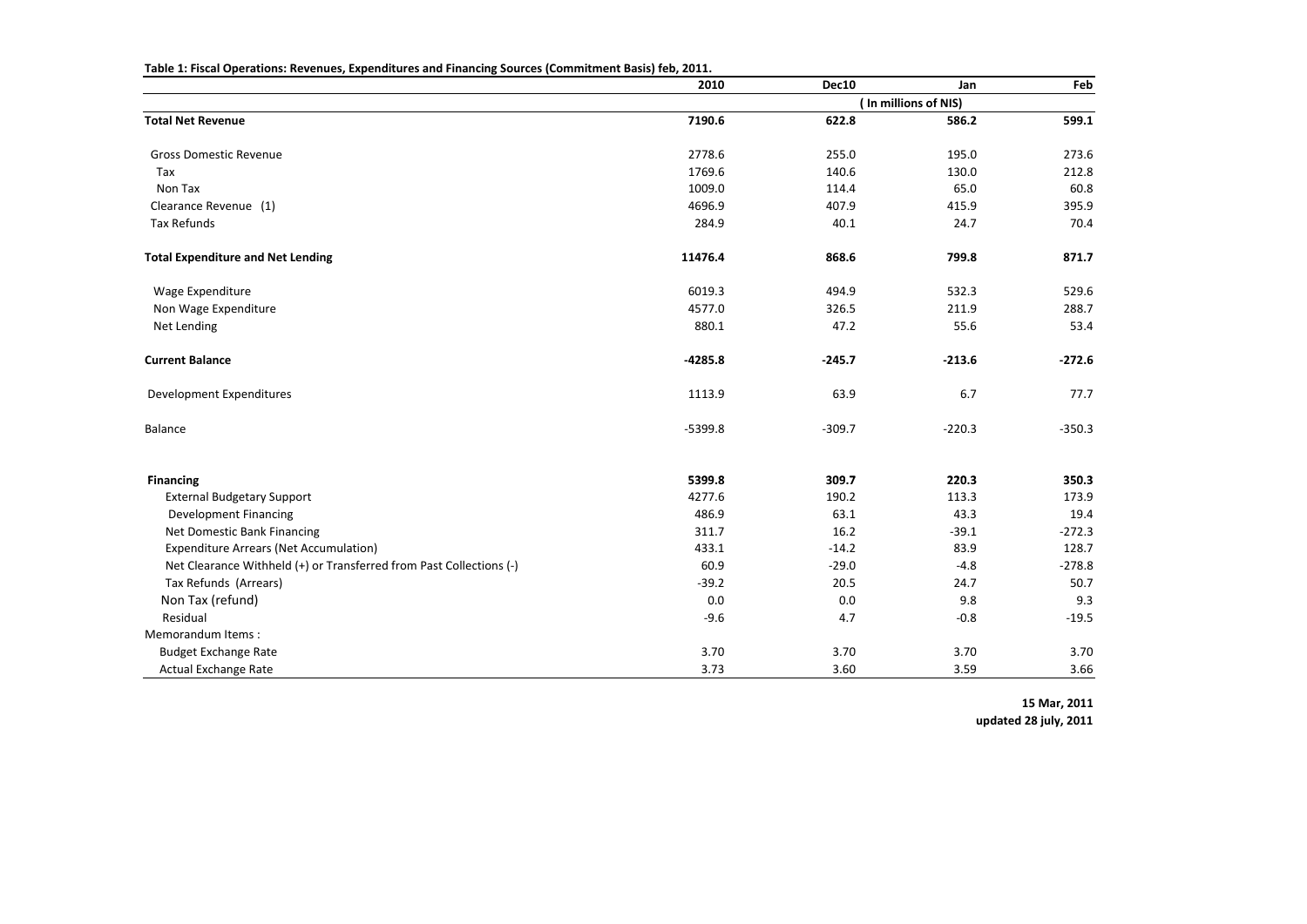|                                           | 2010    | Dec10                | Jan     | Feb     |
|-------------------------------------------|---------|----------------------|---------|---------|
|                                           |         | (In millions of NIS) |         |         |
| <b>Total Net Revenues</b>                 | 7188.2  | 622.8                | 586.2   | 599.1   |
| <b>Gross Domestic Revenues</b>            | 2777.6  | 255.0                | 195.0   | 273.6   |
| <b>Tax Revenues</b>                       | 1769.0  | 140.6                | 130.0   | 212.8   |
| Income Tax                                | 521.2   | 16.5                 | 30.8    | 108.8   |
| Value Added Tax                           | 614.7   | 66.3                 | 39.8    | 47.9    |
| Property Tax                              | 37.9    | 0.5                  | 5.4     | 0.6     |
| Other Taxes                               | 595.1   | 57.3                 | 54.0    | 55.5    |
| Non Tax Revenues                          | 1008.6  | 114.4                | 65.0    | 60.8    |
| <b>Clearance Revenues</b>                 | 4695.3  | 407.9                | 415.9   | 395.9   |
| Customs                                   | 1620.0  | 152.9                | 149.3   | 136.0   |
| Value Added Tax                           | 1416.2  | 115.0                | 127.6   | 120.9   |
| <b>Petroleum Excises</b>                  | 1631.7  | 135.9                | 143.2   | 135.5   |
| Purchase Tax                              | 13.8    | 2.6                  | 0.0     | 0.0     |
| <b>Income Tax</b>                         | 1.6     | $1.5\,$              | $0.0\,$ | $0.0\,$ |
| Other                                     | 12.2    | 0.0                  | $-4.1$  | 3.5     |
| <b>Tax Refunds</b>                        | 284.8   | 40.1                 | 24.7    | 70.4    |
| <b>Total Expenditures and Net Lending</b> | 10592.8 | 868.7                | 799.8   | 871.7   |
| <b>Wage Expenditures</b>                  | 6017.3  | 495.0                | 532.3   | 529.6   |
| Non Wage Expenditures                     | 4575.5  | 326.5                | 211.9   | 288.7   |
| <b>Operational Expenditures</b>           | 1840.4  | 130.3                | 103.7   | 173.6   |
| Transfers                                 | 2628.0  | 184.7                | 107.0   | 113.9   |
| <b>Minor Capital Expenditures</b>         | 107.0   | 11.5                 | 1.2     | 1.3     |
| (Commitment)<br>Net Lending               | 879.8   | 47.2                 | 55.6    | 53.4    |
| Development Expenditures                  | 1113.6  | 64.1                 | 6.7     | 77.7    |
| Memorandum Items:                         |         |                      |         |         |
| <b>Budget Exchange Rate</b>               | 3.70    | 3.70                 | 3.70    | 3.7     |
| Actual Exchange Rate                      | 3.73    | 3.60                 | 3.59    | 3.66    |

**Table**<sup>1</sup> **2: DetailedFiscal Operations: Revenues, Expenditures and Net Lending (Commitment Basis) feb, 2011.**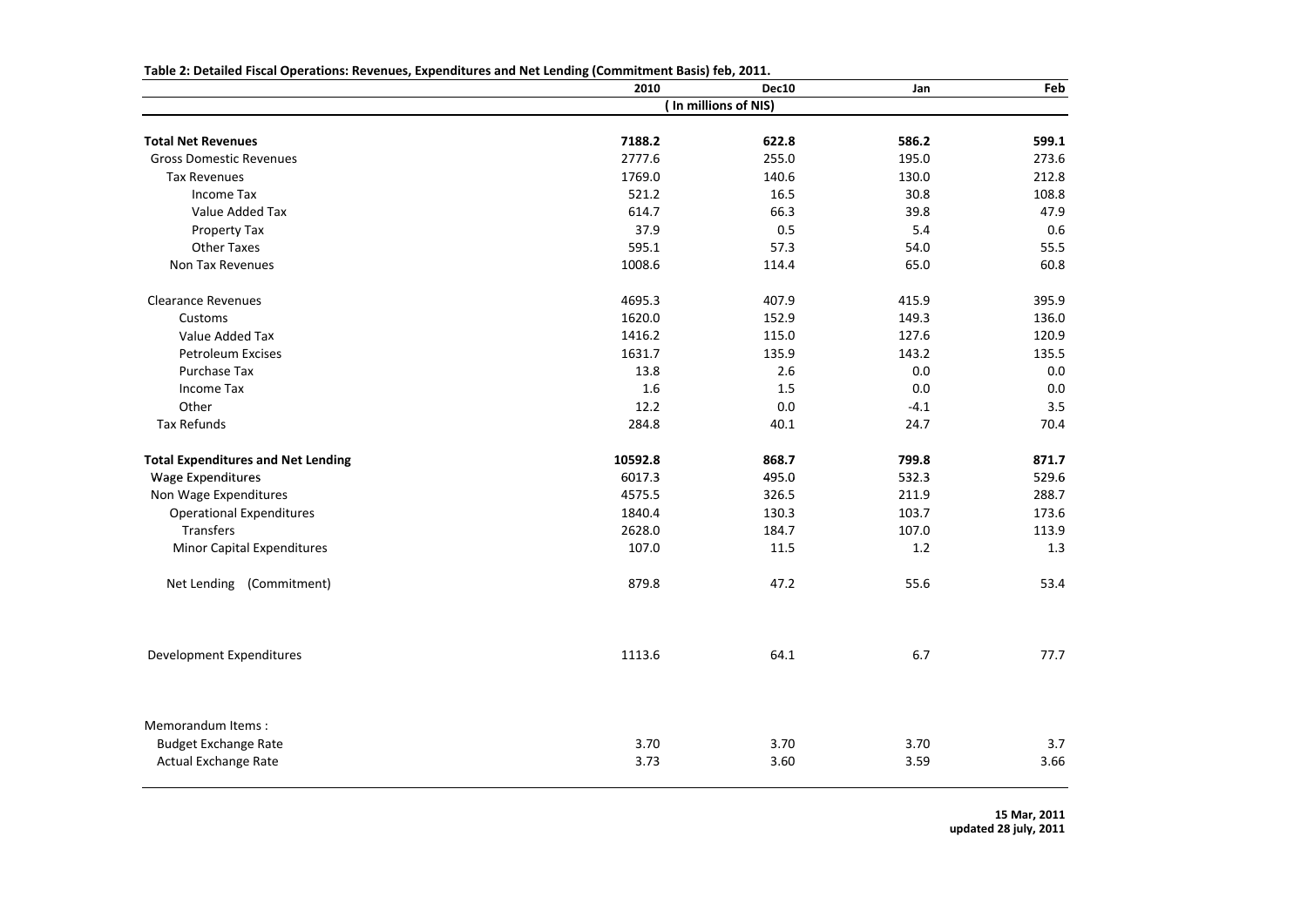|                                          | 2010      | <b>Dec-10</b> | Jan                  | Feb      |
|------------------------------------------|-----------|---------------|----------------------|----------|
|                                          |           |               | (In millions of NIS) |          |
| <b>Total Net Revenue</b>                 | 7090.5    | 672.4         | 605.9                | 919.3    |
| <b>Gross Domestic Revenue</b>            | 2778.6    | 255.0         | 185.2                | 264.3    |
| Tax                                      | 1769.6    | 140.6         | 130.0                | 212.8    |
| Non Tax                                  | 1009.0    | 114.4         | 55.2                 | 51.6     |
| <b>Clearance Revenue</b>                 | 4636.0    | 436.9         | 420.7                | 674.6    |
| <b>Tax Refunds</b>                       | 324.1     | 19.6          | 0.0                  | 19.7     |
| <b>Total Expenditure and Net Lending</b> | 11130.9   | 892.1         | 721.8                | 754.3    |
| Wage Expenditure                         | 5834.2    | 529.8         | 507.0                | 516.2    |
| Non Wage Expenditure                     | 4313.6    | 319.0         | 159.1                | 184.7    |
| Net Lending                              | 983.2     | 43.3          | 55.6                 | 53.4     |
| <b>Current Balance</b>                   | $-4040.4$ | $-219.7$      | $-115.9$             | 164.9    |
| Development Expenditures                 | 1026.3    | 54.6          | 0.8                  | 66.4     |
| <b>Balance</b>                           | $-5066.7$ | $-274.3$      | $-116.7$             | 98.5     |
| <b>Financing</b>                         | 5066.7    | 274.3         | 116.7                | $-98.5$  |
| <b>External Budgetary Support</b>        | 4277.6    | 190.2         | 113.3                | 173.9    |
| <b>Development Financing</b>             | 486.9     | 63.1          | 43.3                 | 19.4     |
| Net Domestic Bank Financing              | 311.7     | 16.2          | $-39.1$              | $-272.3$ |
| Residual                                 | $-9.6$    | 4.7           | $-0.8$               | $-19.5$  |
| Memorandum Items:                        |           |               |                      |          |
| <b>Budget Exchange Rate</b>              | 3.70      | 3.70          | 3.70                 | 3.70     |
| Actual Exchange Rate                     | 3.73      | 3.60          | 3.59                 | 3.66     |

**Table 3: Fiscal Operations: Revenues, Expenditures and Financing Sources (Cash Basis) feb, 2011.**

**15 Mar, 2011**

**updated 28 july, 2011**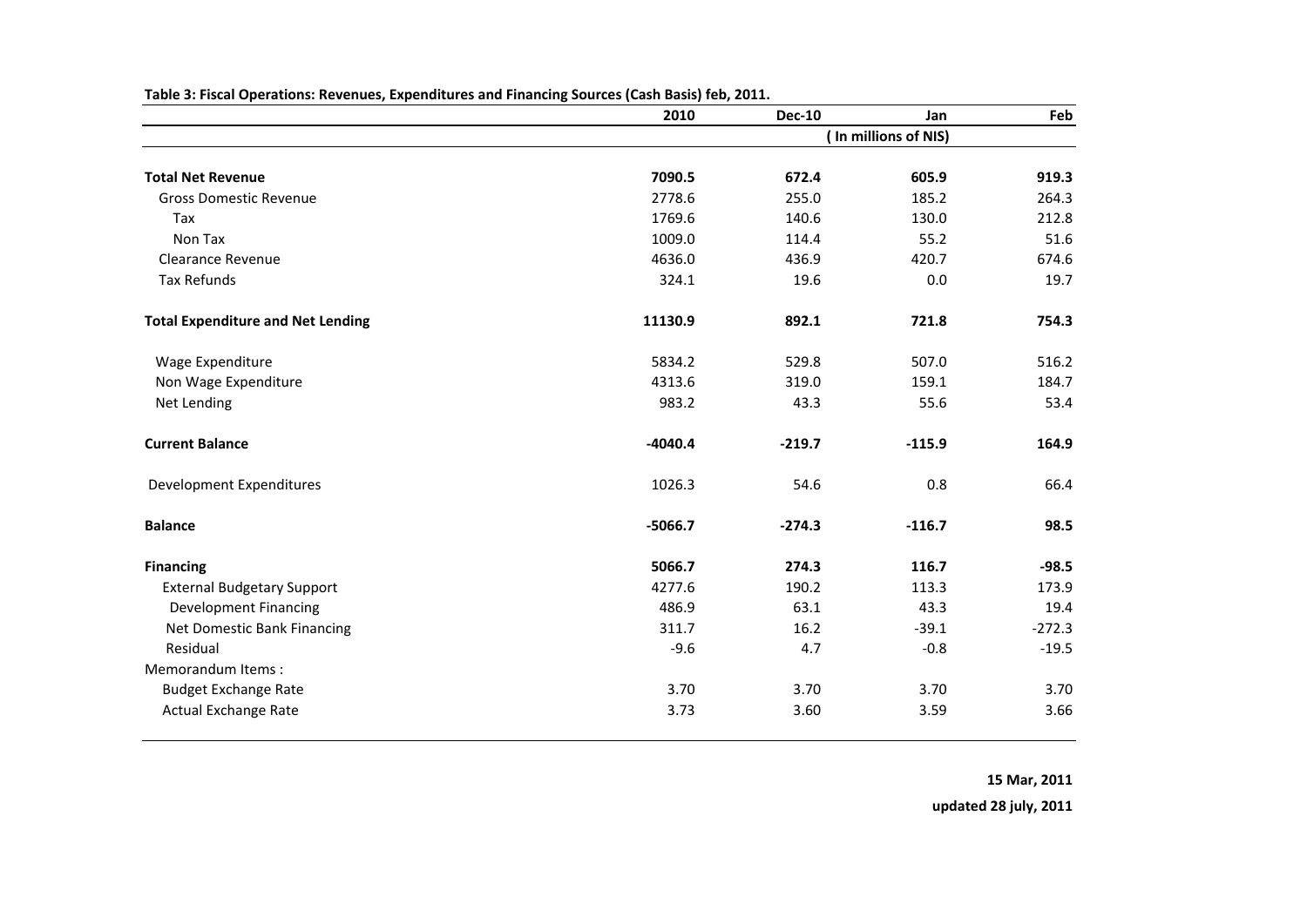| Table 4: Consolidated Statement on Fiscal Operations: Revenues, Expenditures and Financing Sources (cash and Commitment Basis) feb, 2011. |  |  |  |
|-------------------------------------------------------------------------------------------------------------------------------------------|--|--|--|
|                                                                                                                                           |  |  |  |

| (In millions of NIS)<br><b>Total Net Revenue</b><br>7188.2<br>589.8<br>622.8<br>576.4<br>2777.6<br>255.0<br><b>Gross Domestic Revenue</b><br>195.0<br>273.6<br>1769.0<br>140.6<br>130.0<br>212.8<br>Tax<br>1008.6<br>65.0<br>60.8<br>Non Tax<br>114.4<br>4695.3<br>407.9<br>395.9<br><b>Clearance Revenue (Accrued)</b><br>415.9<br>Clearance Revenue (Cash)<br>4634.5<br>436.9<br>420.7<br>674.6<br>60.9<br>$-29.0$<br>$-4.8$<br>$-278.8$<br>Clearance Revenue (Net Arrears Accumulation)<br>284.8<br>40.1<br>24.7<br>Tax Refunds (Commitment)<br>70.4<br>0.0<br>Non Tax (Cash)<br>0.0<br>55.2<br>51.6<br>0.0<br>0.0<br>9.8<br>9.3<br>Non Tax (refund)<br>11472.6<br>868.6<br>799.8<br><b>Total Expenditure and Net Lending (Commitment Basis)</b><br>871.7<br>6017.3<br>494.9<br>532.3<br>529.6<br>Wage Expenditure (Commitment)<br>5832.2<br>529.8<br>507.0<br>Wage Expenditure (Cash)<br>516.2<br>185.0<br>$-34.9$<br>Wage Expenditure (Net Arrears Accumulation)<br>25.3<br>13.3<br>4575.5<br>326.5<br>211.9<br>288.7<br><b>Non Wage Expenditure (Commitment)</b><br>4312.1<br>319.0<br>159.1<br>Non Wage Expenditure (Cash)<br>184.7<br>263.4<br>7.5<br>52.7<br>Non Wage Expenditure (Net Arrears Accumulation)<br>104.0<br>879.8<br>47.2<br>55.6<br><b>Net Lending (Commitment Basis)</b><br>53.4<br>982.8<br>43.3<br>55.6<br>53.4<br>Net Lending (Cash)<br>3.9<br>$-103.0$<br>0.0<br>0.0<br>Net Lending (Arrears)<br>$-4284.4$<br><b>Current Balance (Commitment Basis)</b><br>$-245.7$<br>$-223.4$<br>$-281.8$<br>78.0<br><b>Expenditure Arrears (Net Accumulation)</b><br>345.4<br>$-23.5$<br>117.3<br>$-29.0$<br>Net Clearance Withheld (+) or Transferred from Past Collections (-)<br>60.9<br>$-4.8$<br>$-278.8$<br>20.5<br>24.7<br>50.7<br>Tax refund (arrears)<br>$-39.2$<br>$-4039.1$<br>$-219.7$<br><b>Current Balance (Cash Basis)</b><br>$-115.9$<br>164.9<br>1113.6<br>63.9<br>6.7<br>77.7<br>Development Expenditures (Commitment)<br>1026.0<br>54.6<br>0.8<br>66.4<br>Development Expenditures (Cash)<br>87.6<br>9.4<br>5.8<br>Development Expenditures (Arrears)<br>11.3<br>$-5397.9$<br>$-359.6$<br><b>Balance (Commitment Basis)</b><br>$-309.7$<br>$-230.0$<br><b>Balance (Cash Basis)</b><br>$-5065.0$<br>$-274.3$<br>$-116.7$<br>98.5<br>5065.0<br>274.3<br>116.7<br><b>Financing</b><br>$-98.5$<br>4276.2<br>190.2<br>113.3<br>173.9<br><b>External Budgetary support</b><br>486.7<br>63.1<br>43.3<br>19.4<br><b>Development Financing</b><br>Net Domestic Bank Financing<br>311.6<br>16.2<br>$-39.1$<br>$-272.3$<br>Residual<br>$-9.5$<br>4.7<br>$-0.8$<br>$-19.5$<br>Memorandum Items:<br>3.70<br>3.70<br>3.7<br>3.7<br>Budget exchange Rate<br>3.60<br>3.59<br>3.66<br>Actual exchange Rate<br>3.73 | 2010 | <b>Dec-10</b> | Jan | Feb |
|-------------------------------------------------------------------------------------------------------------------------------------------------------------------------------------------------------------------------------------------------------------------------------------------------------------------------------------------------------------------------------------------------------------------------------------------------------------------------------------------------------------------------------------------------------------------------------------------------------------------------------------------------------------------------------------------------------------------------------------------------------------------------------------------------------------------------------------------------------------------------------------------------------------------------------------------------------------------------------------------------------------------------------------------------------------------------------------------------------------------------------------------------------------------------------------------------------------------------------------------------------------------------------------------------------------------------------------------------------------------------------------------------------------------------------------------------------------------------------------------------------------------------------------------------------------------------------------------------------------------------------------------------------------------------------------------------------------------------------------------------------------------------------------------------------------------------------------------------------------------------------------------------------------------------------------------------------------------------------------------------------------------------------------------------------------------------------------------------------------------------------------------------------------------------------------------------------------------------------------------------------------------------------------------------------------------------------------------------------------------------------------------------------------------------------------------------------------------------------------------------------------------------------------------------------------------------------------------------------------------------------------------------------------------------------------------------------------------------------------|------|---------------|-----|-----|
|                                                                                                                                                                                                                                                                                                                                                                                                                                                                                                                                                                                                                                                                                                                                                                                                                                                                                                                                                                                                                                                                                                                                                                                                                                                                                                                                                                                                                                                                                                                                                                                                                                                                                                                                                                                                                                                                                                                                                                                                                                                                                                                                                                                                                                                                                                                                                                                                                                                                                                                                                                                                                                                                                                                                     |      |               |     |     |
|                                                                                                                                                                                                                                                                                                                                                                                                                                                                                                                                                                                                                                                                                                                                                                                                                                                                                                                                                                                                                                                                                                                                                                                                                                                                                                                                                                                                                                                                                                                                                                                                                                                                                                                                                                                                                                                                                                                                                                                                                                                                                                                                                                                                                                                                                                                                                                                                                                                                                                                                                                                                                                                                                                                                     |      |               |     |     |
|                                                                                                                                                                                                                                                                                                                                                                                                                                                                                                                                                                                                                                                                                                                                                                                                                                                                                                                                                                                                                                                                                                                                                                                                                                                                                                                                                                                                                                                                                                                                                                                                                                                                                                                                                                                                                                                                                                                                                                                                                                                                                                                                                                                                                                                                                                                                                                                                                                                                                                                                                                                                                                                                                                                                     |      |               |     |     |
|                                                                                                                                                                                                                                                                                                                                                                                                                                                                                                                                                                                                                                                                                                                                                                                                                                                                                                                                                                                                                                                                                                                                                                                                                                                                                                                                                                                                                                                                                                                                                                                                                                                                                                                                                                                                                                                                                                                                                                                                                                                                                                                                                                                                                                                                                                                                                                                                                                                                                                                                                                                                                                                                                                                                     |      |               |     |     |
|                                                                                                                                                                                                                                                                                                                                                                                                                                                                                                                                                                                                                                                                                                                                                                                                                                                                                                                                                                                                                                                                                                                                                                                                                                                                                                                                                                                                                                                                                                                                                                                                                                                                                                                                                                                                                                                                                                                                                                                                                                                                                                                                                                                                                                                                                                                                                                                                                                                                                                                                                                                                                                                                                                                                     |      |               |     |     |
|                                                                                                                                                                                                                                                                                                                                                                                                                                                                                                                                                                                                                                                                                                                                                                                                                                                                                                                                                                                                                                                                                                                                                                                                                                                                                                                                                                                                                                                                                                                                                                                                                                                                                                                                                                                                                                                                                                                                                                                                                                                                                                                                                                                                                                                                                                                                                                                                                                                                                                                                                                                                                                                                                                                                     |      |               |     |     |
|                                                                                                                                                                                                                                                                                                                                                                                                                                                                                                                                                                                                                                                                                                                                                                                                                                                                                                                                                                                                                                                                                                                                                                                                                                                                                                                                                                                                                                                                                                                                                                                                                                                                                                                                                                                                                                                                                                                                                                                                                                                                                                                                                                                                                                                                                                                                                                                                                                                                                                                                                                                                                                                                                                                                     |      |               |     |     |
|                                                                                                                                                                                                                                                                                                                                                                                                                                                                                                                                                                                                                                                                                                                                                                                                                                                                                                                                                                                                                                                                                                                                                                                                                                                                                                                                                                                                                                                                                                                                                                                                                                                                                                                                                                                                                                                                                                                                                                                                                                                                                                                                                                                                                                                                                                                                                                                                                                                                                                                                                                                                                                                                                                                                     |      |               |     |     |
|                                                                                                                                                                                                                                                                                                                                                                                                                                                                                                                                                                                                                                                                                                                                                                                                                                                                                                                                                                                                                                                                                                                                                                                                                                                                                                                                                                                                                                                                                                                                                                                                                                                                                                                                                                                                                                                                                                                                                                                                                                                                                                                                                                                                                                                                                                                                                                                                                                                                                                                                                                                                                                                                                                                                     |      |               |     |     |
|                                                                                                                                                                                                                                                                                                                                                                                                                                                                                                                                                                                                                                                                                                                                                                                                                                                                                                                                                                                                                                                                                                                                                                                                                                                                                                                                                                                                                                                                                                                                                                                                                                                                                                                                                                                                                                                                                                                                                                                                                                                                                                                                                                                                                                                                                                                                                                                                                                                                                                                                                                                                                                                                                                                                     |      |               |     |     |
|                                                                                                                                                                                                                                                                                                                                                                                                                                                                                                                                                                                                                                                                                                                                                                                                                                                                                                                                                                                                                                                                                                                                                                                                                                                                                                                                                                                                                                                                                                                                                                                                                                                                                                                                                                                                                                                                                                                                                                                                                                                                                                                                                                                                                                                                                                                                                                                                                                                                                                                                                                                                                                                                                                                                     |      |               |     |     |
|                                                                                                                                                                                                                                                                                                                                                                                                                                                                                                                                                                                                                                                                                                                                                                                                                                                                                                                                                                                                                                                                                                                                                                                                                                                                                                                                                                                                                                                                                                                                                                                                                                                                                                                                                                                                                                                                                                                                                                                                                                                                                                                                                                                                                                                                                                                                                                                                                                                                                                                                                                                                                                                                                                                                     |      |               |     |     |
|                                                                                                                                                                                                                                                                                                                                                                                                                                                                                                                                                                                                                                                                                                                                                                                                                                                                                                                                                                                                                                                                                                                                                                                                                                                                                                                                                                                                                                                                                                                                                                                                                                                                                                                                                                                                                                                                                                                                                                                                                                                                                                                                                                                                                                                                                                                                                                                                                                                                                                                                                                                                                                                                                                                                     |      |               |     |     |
|                                                                                                                                                                                                                                                                                                                                                                                                                                                                                                                                                                                                                                                                                                                                                                                                                                                                                                                                                                                                                                                                                                                                                                                                                                                                                                                                                                                                                                                                                                                                                                                                                                                                                                                                                                                                                                                                                                                                                                                                                                                                                                                                                                                                                                                                                                                                                                                                                                                                                                                                                                                                                                                                                                                                     |      |               |     |     |
|                                                                                                                                                                                                                                                                                                                                                                                                                                                                                                                                                                                                                                                                                                                                                                                                                                                                                                                                                                                                                                                                                                                                                                                                                                                                                                                                                                                                                                                                                                                                                                                                                                                                                                                                                                                                                                                                                                                                                                                                                                                                                                                                                                                                                                                                                                                                                                                                                                                                                                                                                                                                                                                                                                                                     |      |               |     |     |
|                                                                                                                                                                                                                                                                                                                                                                                                                                                                                                                                                                                                                                                                                                                                                                                                                                                                                                                                                                                                                                                                                                                                                                                                                                                                                                                                                                                                                                                                                                                                                                                                                                                                                                                                                                                                                                                                                                                                                                                                                                                                                                                                                                                                                                                                                                                                                                                                                                                                                                                                                                                                                                                                                                                                     |      |               |     |     |
|                                                                                                                                                                                                                                                                                                                                                                                                                                                                                                                                                                                                                                                                                                                                                                                                                                                                                                                                                                                                                                                                                                                                                                                                                                                                                                                                                                                                                                                                                                                                                                                                                                                                                                                                                                                                                                                                                                                                                                                                                                                                                                                                                                                                                                                                                                                                                                                                                                                                                                                                                                                                                                                                                                                                     |      |               |     |     |
|                                                                                                                                                                                                                                                                                                                                                                                                                                                                                                                                                                                                                                                                                                                                                                                                                                                                                                                                                                                                                                                                                                                                                                                                                                                                                                                                                                                                                                                                                                                                                                                                                                                                                                                                                                                                                                                                                                                                                                                                                                                                                                                                                                                                                                                                                                                                                                                                                                                                                                                                                                                                                                                                                                                                     |      |               |     |     |
|                                                                                                                                                                                                                                                                                                                                                                                                                                                                                                                                                                                                                                                                                                                                                                                                                                                                                                                                                                                                                                                                                                                                                                                                                                                                                                                                                                                                                                                                                                                                                                                                                                                                                                                                                                                                                                                                                                                                                                                                                                                                                                                                                                                                                                                                                                                                                                                                                                                                                                                                                                                                                                                                                                                                     |      |               |     |     |
|                                                                                                                                                                                                                                                                                                                                                                                                                                                                                                                                                                                                                                                                                                                                                                                                                                                                                                                                                                                                                                                                                                                                                                                                                                                                                                                                                                                                                                                                                                                                                                                                                                                                                                                                                                                                                                                                                                                                                                                                                                                                                                                                                                                                                                                                                                                                                                                                                                                                                                                                                                                                                                                                                                                                     |      |               |     |     |
|                                                                                                                                                                                                                                                                                                                                                                                                                                                                                                                                                                                                                                                                                                                                                                                                                                                                                                                                                                                                                                                                                                                                                                                                                                                                                                                                                                                                                                                                                                                                                                                                                                                                                                                                                                                                                                                                                                                                                                                                                                                                                                                                                                                                                                                                                                                                                                                                                                                                                                                                                                                                                                                                                                                                     |      |               |     |     |
|                                                                                                                                                                                                                                                                                                                                                                                                                                                                                                                                                                                                                                                                                                                                                                                                                                                                                                                                                                                                                                                                                                                                                                                                                                                                                                                                                                                                                                                                                                                                                                                                                                                                                                                                                                                                                                                                                                                                                                                                                                                                                                                                                                                                                                                                                                                                                                                                                                                                                                                                                                                                                                                                                                                                     |      |               |     |     |
|                                                                                                                                                                                                                                                                                                                                                                                                                                                                                                                                                                                                                                                                                                                                                                                                                                                                                                                                                                                                                                                                                                                                                                                                                                                                                                                                                                                                                                                                                                                                                                                                                                                                                                                                                                                                                                                                                                                                                                                                                                                                                                                                                                                                                                                                                                                                                                                                                                                                                                                                                                                                                                                                                                                                     |      |               |     |     |
|                                                                                                                                                                                                                                                                                                                                                                                                                                                                                                                                                                                                                                                                                                                                                                                                                                                                                                                                                                                                                                                                                                                                                                                                                                                                                                                                                                                                                                                                                                                                                                                                                                                                                                                                                                                                                                                                                                                                                                                                                                                                                                                                                                                                                                                                                                                                                                                                                                                                                                                                                                                                                                                                                                                                     |      |               |     |     |
|                                                                                                                                                                                                                                                                                                                                                                                                                                                                                                                                                                                                                                                                                                                                                                                                                                                                                                                                                                                                                                                                                                                                                                                                                                                                                                                                                                                                                                                                                                                                                                                                                                                                                                                                                                                                                                                                                                                                                                                                                                                                                                                                                                                                                                                                                                                                                                                                                                                                                                                                                                                                                                                                                                                                     |      |               |     |     |
|                                                                                                                                                                                                                                                                                                                                                                                                                                                                                                                                                                                                                                                                                                                                                                                                                                                                                                                                                                                                                                                                                                                                                                                                                                                                                                                                                                                                                                                                                                                                                                                                                                                                                                                                                                                                                                                                                                                                                                                                                                                                                                                                                                                                                                                                                                                                                                                                                                                                                                                                                                                                                                                                                                                                     |      |               |     |     |
|                                                                                                                                                                                                                                                                                                                                                                                                                                                                                                                                                                                                                                                                                                                                                                                                                                                                                                                                                                                                                                                                                                                                                                                                                                                                                                                                                                                                                                                                                                                                                                                                                                                                                                                                                                                                                                                                                                                                                                                                                                                                                                                                                                                                                                                                                                                                                                                                                                                                                                                                                                                                                                                                                                                                     |      |               |     |     |
|                                                                                                                                                                                                                                                                                                                                                                                                                                                                                                                                                                                                                                                                                                                                                                                                                                                                                                                                                                                                                                                                                                                                                                                                                                                                                                                                                                                                                                                                                                                                                                                                                                                                                                                                                                                                                                                                                                                                                                                                                                                                                                                                                                                                                                                                                                                                                                                                                                                                                                                                                                                                                                                                                                                                     |      |               |     |     |
|                                                                                                                                                                                                                                                                                                                                                                                                                                                                                                                                                                                                                                                                                                                                                                                                                                                                                                                                                                                                                                                                                                                                                                                                                                                                                                                                                                                                                                                                                                                                                                                                                                                                                                                                                                                                                                                                                                                                                                                                                                                                                                                                                                                                                                                                                                                                                                                                                                                                                                                                                                                                                                                                                                                                     |      |               |     |     |
|                                                                                                                                                                                                                                                                                                                                                                                                                                                                                                                                                                                                                                                                                                                                                                                                                                                                                                                                                                                                                                                                                                                                                                                                                                                                                                                                                                                                                                                                                                                                                                                                                                                                                                                                                                                                                                                                                                                                                                                                                                                                                                                                                                                                                                                                                                                                                                                                                                                                                                                                                                                                                                                                                                                                     |      |               |     |     |
|                                                                                                                                                                                                                                                                                                                                                                                                                                                                                                                                                                                                                                                                                                                                                                                                                                                                                                                                                                                                                                                                                                                                                                                                                                                                                                                                                                                                                                                                                                                                                                                                                                                                                                                                                                                                                                                                                                                                                                                                                                                                                                                                                                                                                                                                                                                                                                                                                                                                                                                                                                                                                                                                                                                                     |      |               |     |     |
|                                                                                                                                                                                                                                                                                                                                                                                                                                                                                                                                                                                                                                                                                                                                                                                                                                                                                                                                                                                                                                                                                                                                                                                                                                                                                                                                                                                                                                                                                                                                                                                                                                                                                                                                                                                                                                                                                                                                                                                                                                                                                                                                                                                                                                                                                                                                                                                                                                                                                                                                                                                                                                                                                                                                     |      |               |     |     |
|                                                                                                                                                                                                                                                                                                                                                                                                                                                                                                                                                                                                                                                                                                                                                                                                                                                                                                                                                                                                                                                                                                                                                                                                                                                                                                                                                                                                                                                                                                                                                                                                                                                                                                                                                                                                                                                                                                                                                                                                                                                                                                                                                                                                                                                                                                                                                                                                                                                                                                                                                                                                                                                                                                                                     |      |               |     |     |
|                                                                                                                                                                                                                                                                                                                                                                                                                                                                                                                                                                                                                                                                                                                                                                                                                                                                                                                                                                                                                                                                                                                                                                                                                                                                                                                                                                                                                                                                                                                                                                                                                                                                                                                                                                                                                                                                                                                                                                                                                                                                                                                                                                                                                                                                                                                                                                                                                                                                                                                                                                                                                                                                                                                                     |      |               |     |     |
|                                                                                                                                                                                                                                                                                                                                                                                                                                                                                                                                                                                                                                                                                                                                                                                                                                                                                                                                                                                                                                                                                                                                                                                                                                                                                                                                                                                                                                                                                                                                                                                                                                                                                                                                                                                                                                                                                                                                                                                                                                                                                                                                                                                                                                                                                                                                                                                                                                                                                                                                                                                                                                                                                                                                     |      |               |     |     |
|                                                                                                                                                                                                                                                                                                                                                                                                                                                                                                                                                                                                                                                                                                                                                                                                                                                                                                                                                                                                                                                                                                                                                                                                                                                                                                                                                                                                                                                                                                                                                                                                                                                                                                                                                                                                                                                                                                                                                                                                                                                                                                                                                                                                                                                                                                                                                                                                                                                                                                                                                                                                                                                                                                                                     |      |               |     |     |
|                                                                                                                                                                                                                                                                                                                                                                                                                                                                                                                                                                                                                                                                                                                                                                                                                                                                                                                                                                                                                                                                                                                                                                                                                                                                                                                                                                                                                                                                                                                                                                                                                                                                                                                                                                                                                                                                                                                                                                                                                                                                                                                                                                                                                                                                                                                                                                                                                                                                                                                                                                                                                                                                                                                                     |      |               |     |     |
|                                                                                                                                                                                                                                                                                                                                                                                                                                                                                                                                                                                                                                                                                                                                                                                                                                                                                                                                                                                                                                                                                                                                                                                                                                                                                                                                                                                                                                                                                                                                                                                                                                                                                                                                                                                                                                                                                                                                                                                                                                                                                                                                                                                                                                                                                                                                                                                                                                                                                                                                                                                                                                                                                                                                     |      |               |     |     |
|                                                                                                                                                                                                                                                                                                                                                                                                                                                                                                                                                                                                                                                                                                                                                                                                                                                                                                                                                                                                                                                                                                                                                                                                                                                                                                                                                                                                                                                                                                                                                                                                                                                                                                                                                                                                                                                                                                                                                                                                                                                                                                                                                                                                                                                                                                                                                                                                                                                                                                                                                                                                                                                                                                                                     |      |               |     |     |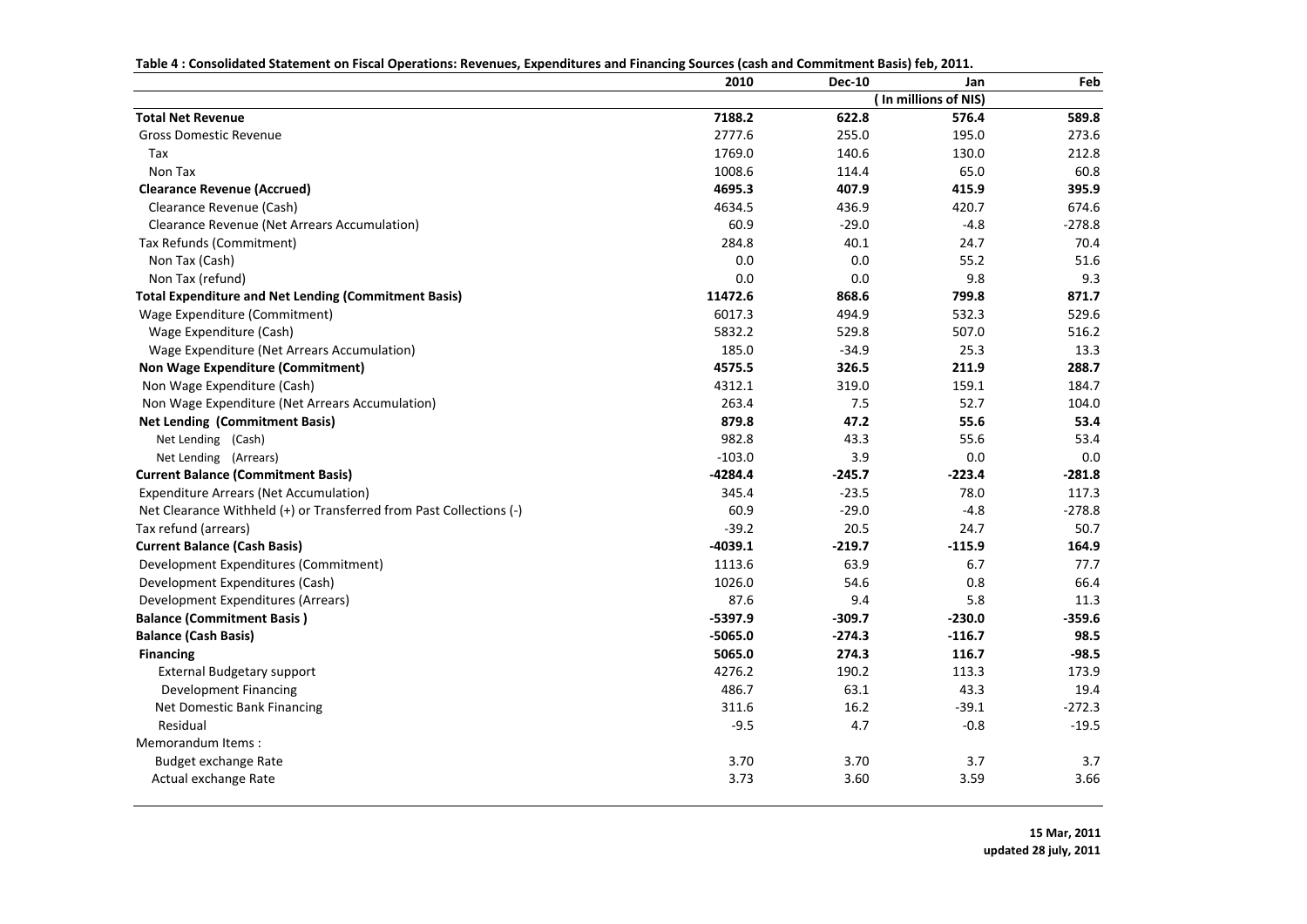**Table 5: Revenues by Source (Commitment Basis) feb, 2011.**

|                                   | 2010            | Dec                  | Jan           | Feb            |
|-----------------------------------|-----------------|----------------------|---------------|----------------|
|                                   |                 | (In millions of NIS) |               |                |
| <b>Total Net Revenues</b>         | 7188.9          | 622.8                | 586.2         | 599.1          |
| <b>Net Tax Revenues</b>           | 6179.5          | 508.4                | 521.2         | 538.3          |
| <b>Domestic Tax Revenues</b>      |                 |                      |               |                |
| Income Tax                        | 1769.0<br>521.2 | 140.6<br>16.5        | 130.0<br>30.8 | 212.8<br>108.8 |
| Value Added Tax                   |                 | 66.3                 |               | 47.9           |
|                                   | 614.7           |                      | 39.8          |                |
| Customs                           | 271.2           | 24.3                 | 26.7          | 24.6           |
| <b>Excises on Beverages</b>       | 19.6            | 0.2                  | 0.1           | 0.2            |
| Excises on Tobacco                | 304.3           | 32.8                 | 27.3          | 30.7           |
| <b>Property Tax</b>               | 37.9            | 0.5                  | 5.4           | 0.6            |
| <b>Clearance Revenue</b>          | 4695.3          | 407.9                | 415.9         | 395.9          |
| Customs                           | 1620.0          | 152.9                | 149.3         | 136.0          |
| Value Added Tax                   | 1416.2          | 115.0                | 127.6         | 120.9          |
| Purchase Tax                      | 13.8            | 2.6                  | 0.0           | 0.0            |
| Petroleum Excise                  | 1631.7          | 135.9                | 143.2         | 135.5          |
| Income Tax                        | 1.6             | 1.5                  | 0.0           | 0.0            |
| Other                             | 12.2            | 0.0                  | $-4.1$        | 3.5            |
| <b>Tax Refund</b>                 | 284.8           | 40.1                 | 24.7          | 70.4           |
| <b>Domestic Fees and Charges</b>  | 859.4           | 114.4                | 65.0          | 60.8           |
| Stamps Tax                        | 0.1             | 0.0                  | 0.0           | 0.0            |
| <b>Civil Registration Fees</b>    | 70.3            | 0.4                  | 5.2           | 4.3            |
| <b>Health Fees</b>                | 36.4            | 3.0                  | 3.5           | 3.3            |
| <b>Health Insurance</b>           | 158.9           | 12.7                 | 15.9          | 13.6           |
| Transportation                    | 132.7           | 41.5                 | 10.2          | 10.6           |
| <b>Agriculture Services</b>       | 3.0             | 0.2                  | 0.2           | 0.3            |
| <b>Local Government</b>           | 2.6             | 0.2                  | 0.3           | 0.6            |
| Ministry of Economy               | 10.7            | 0.8                  | 0.9           | 1.0            |
| Shari'a Courts Fees               | 6.1             | 0.5                  | 0.6           | 3.2            |
| Land Registration                 | 45.3            | 4.3                  | 2.8           | 0.0            |
| Ministry of Housing               | 0.0             | 0.0                  | 0.0           | 0.2            |
| <b>Tourist Fees</b>               | 0.6             | 0.1                  | 0.1           | 0.1            |
| <b>Telecommunication Fees</b>     | 5.5             | 0.5                  | 0.5           | 0.5            |
| Ministry of Education             | 22.5            | 2.8                  | 0.7           | 1.1            |
| <b>High Court of Justice Fees</b> | 28.8            | 2.5                  | 2.8           | 2.5            |
| Foreign Affairs                   | 8.2             | 0.4                  | 1.4           | 0.1            |
| Licenses                          | 198.9           | 10.1                 | 16.2          | 16.5           |
| <b>Others</b>                     | 128.2           | 34.3                 | 3.8           | 3.0            |
| training fees                     | 0.0             | 0.0                  | 0.0           | 0.0            |
| <b>Investments Profits</b>        | 149.9           | 0.0                  | 0.0           | 0.0            |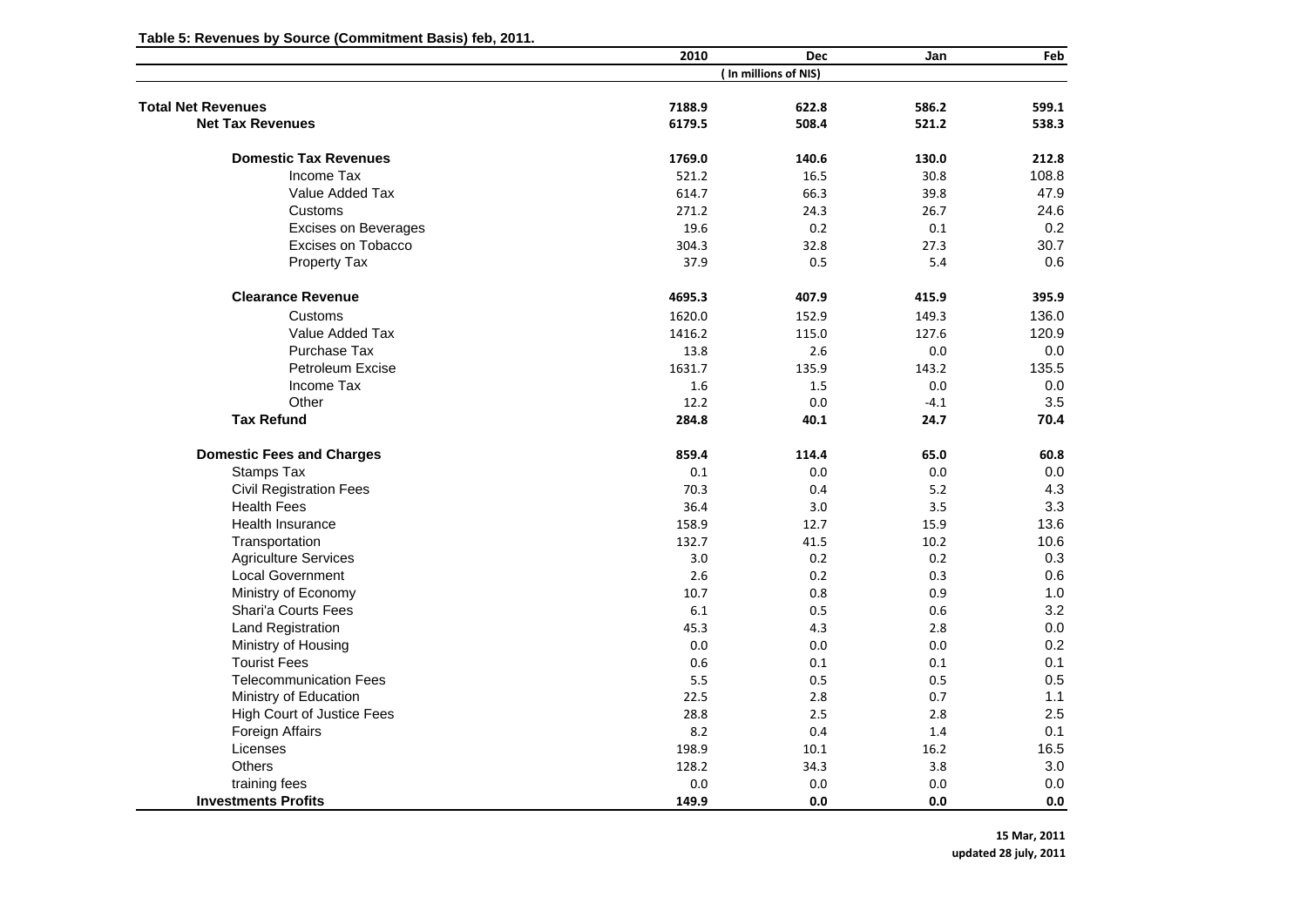|                                                 | <b>Total Expenditure</b> | <b>Wages and</b> | Operational     | <b>Transfer</b>    | Capital            | <b>Development</b>  |
|-------------------------------------------------|--------------------------|------------------|-----------------|--------------------|--------------------|---------------------|
|                                                 |                          | <b>Salaries</b>  | <b>Expenses</b> | <b>Expenditure</b> | <b>Expenditure</b> | <b>Expenditures</b> |
|                                                 |                          | (In NIS)         |                 |                    |                    |                     |
| <b>Central Administration</b>                   |                          |                  |                 |                    |                    |                     |
| President's Office                              | 34,402,904.69            | 8,306,086.61     | 14,752,185.23   | 544,067.82         | 0.00               | 10,800,565.03       |
| P.L.O. Institutions                             | 10,166,143.50            | 4,516,168.12     | 2,477,595.59    | 2,171,487.29       | 0.00               | 1,000,892.50        |
| Legislative Council                             | 3,315,832.41             | 2,987,655.94     | 138,300.50      | 189,875.97         | 0.00               | 0.00                |
| Ministers' Council                              | 2,308,679.03             | 1,799,344.58     | 482,098.30      | 27,236.15          | 0.00               | 0.00                |
| Financial and Administrative Control Department | 1,029,900.26             | 763,062.30       | 176,928.54      | 89,909.42          | 0.00               | 0.00                |
| <b>General Personnel Office</b>                 | 9,123,351.77             | 7,907,447.41     | 407,234.79      | 808,669.57         | 0.00               | 0.00                |
| Palestinian Central Bureau of Statistics        | 1,326,792.15             | 977,540.37       | 186,621.19      | 162,630.59         | 0.00               | 0.00                |
| <b>Central Election Committee</b>               | 0.00                     | 0.00             | 0.00            | 0.00               | 0.00               | 0.00                |
| Ministry of Jerusalem Affairs                   | 1,855,570.61             | 702,373.05       | 56,552.00       | 1,096,645.56       | 0.00               | 0.00                |
| <b>Total</b>                                    | 63,529,174.42            | 27,959,678.38    | 18,677,516.14   | 5,090,522.37       | 0.00               | 11,801,457.53       |
| Security and Public Order                       |                          |                  |                 |                    |                    |                     |
| Ministry of Interior and National Security      | 247,775,203.78           | 213,400,379.65   | 32,241,071.14   | 178,350.54         | 460,000.00         | 1,495,402.45        |
| Ministry of Justice                             | 3,897,098.42             | 3,476,473.49     | 190,559.26      | 230,065.67         | 0.00               | 0.00                |
| Supreme Judicial Council                        | 5,543,735.50             | 4,535,468.51     | 643,759.28      | 364,507.71         | 0.00               | 0.00                |
| Land Authority                                  | 1,580,150.73             | 1,298,889.08     | 229,219.84      | 52,041.81          | 0.00               | 0.00                |
| Ministry of Local Government                    | 46,641,306.33            | 1,732,650.20     | 234,854.93      | 9,053,201.53       | 0.00               | 35,620,599.67       |
| The Higher Judicial Council                     | 1,718,876.06             | 1,532,561.64     | 131,004.34      | 55,310.08          | 0.00               | 0.00                |
| Dar AlFatwa and Islamic research                | 374,966.60               | 337,830.36       | 68,381.51       | $-31,245.27$       | 0.00               | 0.00                |
| <b>Total</b>                                    | 307,531,337.42           | 226,314,252.93   | 33,738,850.30   | 9,902,232.07       | 460,000.00         | 37,116,002.12       |
| <b>Financial Affairs</b>                        |                          |                  |                 |                    |                    |                     |
| Ministry of Finance                             | 14,770,000.34            | 8,608,949.83     | 1,611,469.21    | 780,066.23         | 0.00               | 3,769,515.07        |
| The Ministry of Awqaf and Religious Affairs     | 8,824,313.22             | 8,822,603.18     | 290,040.18      | $-288,330.14$      | 0.00               | 0.00                |
| Non Governmental Organization                   | 527,447.53               | 0.00             | 0.00            | 527,447.53         | 0.00               | 0.00                |
| <b>Research and Studies Center</b>              | 0.00                     | 0.00             | 0.00            | 0.00               | 0.00               | 0.00                |
| Palestinian Water Authority                     | 2,117,356.74             | 811,360.78       | 1,331,552.27    | $-25,556.31$       | 0.00               | 0.00                |
| <b>Retirees Pension Allowances</b>              | 31,335,807.60            | 18,908,984.04    | $-4,433.43$     | 12,431,256.99      | 0.00               | 0.00                |
| <b>Public Debt Service</b>                      | 13,508,607.73            | 0.00             | 13,508,607.73   | 0.00               | 0.00               | 0.00                |
| <b>General Expenditures</b>                     | 1,581,816.60             | 0.00             | 0.00            | 1,581,816.60       | 0.00               | 0.00                |
| <b>Financial Reserves</b>                       | 2,238,133.16             | 0.00             | 0.00            | 2,238,133.16       | 0.00               | 0.00                |
| <b>Total</b>                                    | 74,903,482.92            | 37,151,897.83    | 16,737,235.96   | 17,244,834.06      | 0.00               | 3,769,515.07        |
| <b>Foreign Affairs</b>                          |                          |                  |                 |                    |                    |                     |
| <b>Negotiations Affairs Department</b>          | 165,739.76               | 102,185.85       | 52,198.26       | 11,355.65          | 0.00               | 0.00                |
| Embassies                                       | 3,675,092.39             | 1,980,689.28     | 1,193,341.91    | 501,061.20         | 0.00               | 0.00                |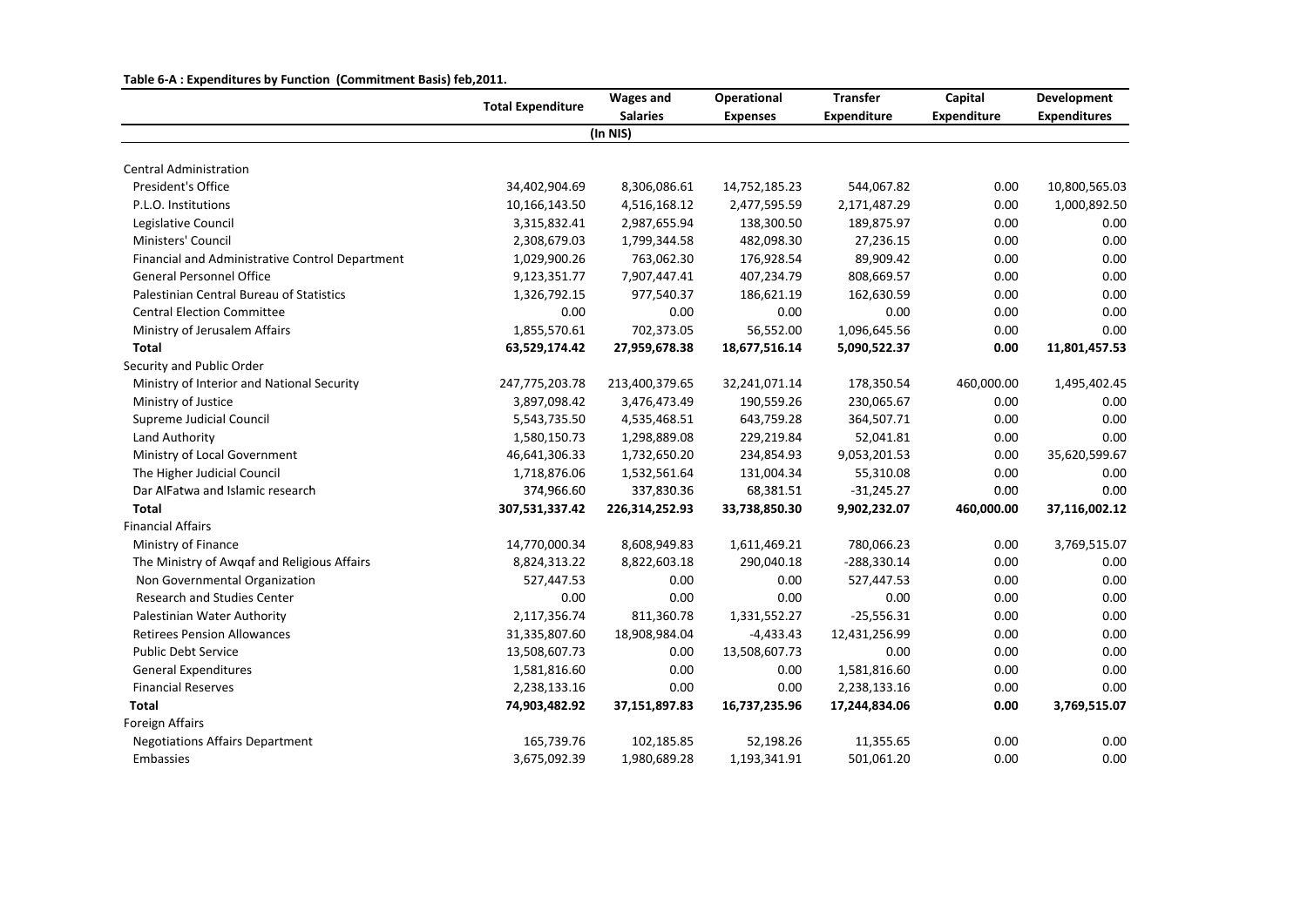| Ministry of Foreign Affairs                           | 3,202,936.28   | 2,990,445.01   | 74,208.47      | 138,282.80     | 0.00       | 0.00          |
|-------------------------------------------------------|----------------|----------------|----------------|----------------|------------|---------------|
| <b>Total</b>                                          | 7,043,768.43   | 5,073,320.14   | 1,319,748.64   | 650,699.65     | 0.00       | 0.00          |
| <b>Economic Development</b>                           |                |                |                |                |            |               |
| Ministry of National Economy                          | 3,982,524.21   | 3,396,532.01   | 521,191.03     | 64,801.17      | 0.00       | 0.00          |
| Industrial Zones Board                                | 276,110.51     | 226,497.35     | 23,325.00      | 26,288.16      | 0.00       | 0.00          |
| Specifications and Standards Office                   | 599,478.99     | 451,219.19     | 98,442.68      | 49,817.12      | 0.00       | 0.00          |
| General Authority for Investment Promotion            | 288,597.88     | 205,046.07     | 61,474.02      | 22,077.79      | 0.00       | 0.00          |
| Ministry of Energy and Natural Resources              | 904,482.90     | 781,637.15     | 48,259.56      | 74,586.19      | 0.00       | 0.00          |
| Ministry of Planning                                  | 711,460.07     | 547,242.30     | 106,311.50     | 57,906.27      | 0.00       | 0.00          |
| Ministry of Public Works and Housing                  | 11,310,801.41  | 3,535,595.84   | 242,380.80     | 311,642.06     | 0.00       | 7,221,182.71  |
| Ministry of Agriculture                               | 6,140,934.13   | 5,452,786.68   | 324,792.41     | 363,355.04     | 0.00       | 0.00          |
| <b>Environmental Quality Authority</b>                | 1,003,273.80   | 894,587.02     | 71,945.00      | 36,741.78      | 0.00       | 0.00          |
| <b>Total</b>                                          | 25,217,663.90  | 15,491,143.61  | 1,498,122.00   | 1,007,215.58   | 0.00       | 7,221,182.71  |
| <b>Social Services</b>                                |                |                |                |                |            |               |
| Ministry of Education                                 | 168,555,780.51 | 140,234,656.07 | 14,107,356.68  | 14,190,354.76  | 0.00       | 23,413.00     |
| Ministry of Health                                    | 85,534,882.03  | 48,476,923.39  | 27,520,366.11  | 4,221,710.51   | 0.00       | 5,315,882.02  |
| Ministry of Social Affairs                            | 47,567,856.13  | 3,870,747.54   | 483,842.16     | 43,213,266.43  | 0.00       | 0.00          |
| Ministry of Prisoners Affairs                         | 20,197,255.76  | 6,748,750.49   | 235,470.42     | 13,213,034.85  | 0.00       | 0.00          |
| Ministry of Women's Affairs                           | 355,982.35     | 295,858.70     | 28,090.67      | 32,032.98      | 0.00       | 0.00          |
| Ministry of Labor                                     | 3,427,684.56   | 2,832,685.89   | 309,991.50     | 285,007.17     | 0.00       | 0.00          |
| <b>Total</b>                                          | 325,639,441.34 | 202,459,622.08 | 42,685,117.54  | 75,155,406.70  | 0.00       | 5,339,295.02  |
| <b>Cultural and Information Services</b>              |                |                |                |                |            |               |
| Ministry of Information                               | 656,125.55     | 551,449.53     | 60,333.80      | 44,342.22      | 0.00       | 0.00          |
| The Palestinian News Agency - WAFA                    | 8,133,489.16   | 5,053,305.10   | 2,616,063.86   |                | 0.00       | 0.00          |
| Ministry of Tourism and Antiquities                   | 1,336,280.74   | 1,154,219.93   | 98,709.48      | 83,351.33      | 0.00       | 0.00          |
| Ministry of Youth and Sports                          | 3,314,458.17   | 1,963,556.17   | 118,973.70     | 83,256.30      | 0.00       | 1,148,672.00  |
| Ministry of Culture                                   | 1,173,622.95   | 863,870.50     | 225,960.53     | 83,791.92      | 0.00       | 0.00          |
| <b>Total</b>                                          | 14,613,976.57  | 9,586,401.23   | 3,120,041.37   | 758,861.97     | 0.00       | 1,148,672.00  |
| Transport and Communication service                   |                |                |                |                |            |               |
| Ministry of Transportation                            | 4,052,339.74   | 3,342,397.89   | 367,053.43     | 342,888.42     | 0.00       | 0.00          |
| Ministry of Communications and information Technology | 2,601,499.33   | 2,200,179.59   | 219,671.42     | 181,648.32     | 0.00       | 0.00          |
| <b>Total</b>                                          | 6,653,839.07   | 5,542,577.48   | 586,724.85     | 524,536.74     | 0.00       | 0.00          |
| <b>Grand Total</b>                                    | 825,132,684.07 | 529,578,893.68 | 118,363,356.80 | 110,334,309.14 | 460,000.00 | 66,396,124.45 |

**15 Mar, 2011**

**updated 28 july, 2011**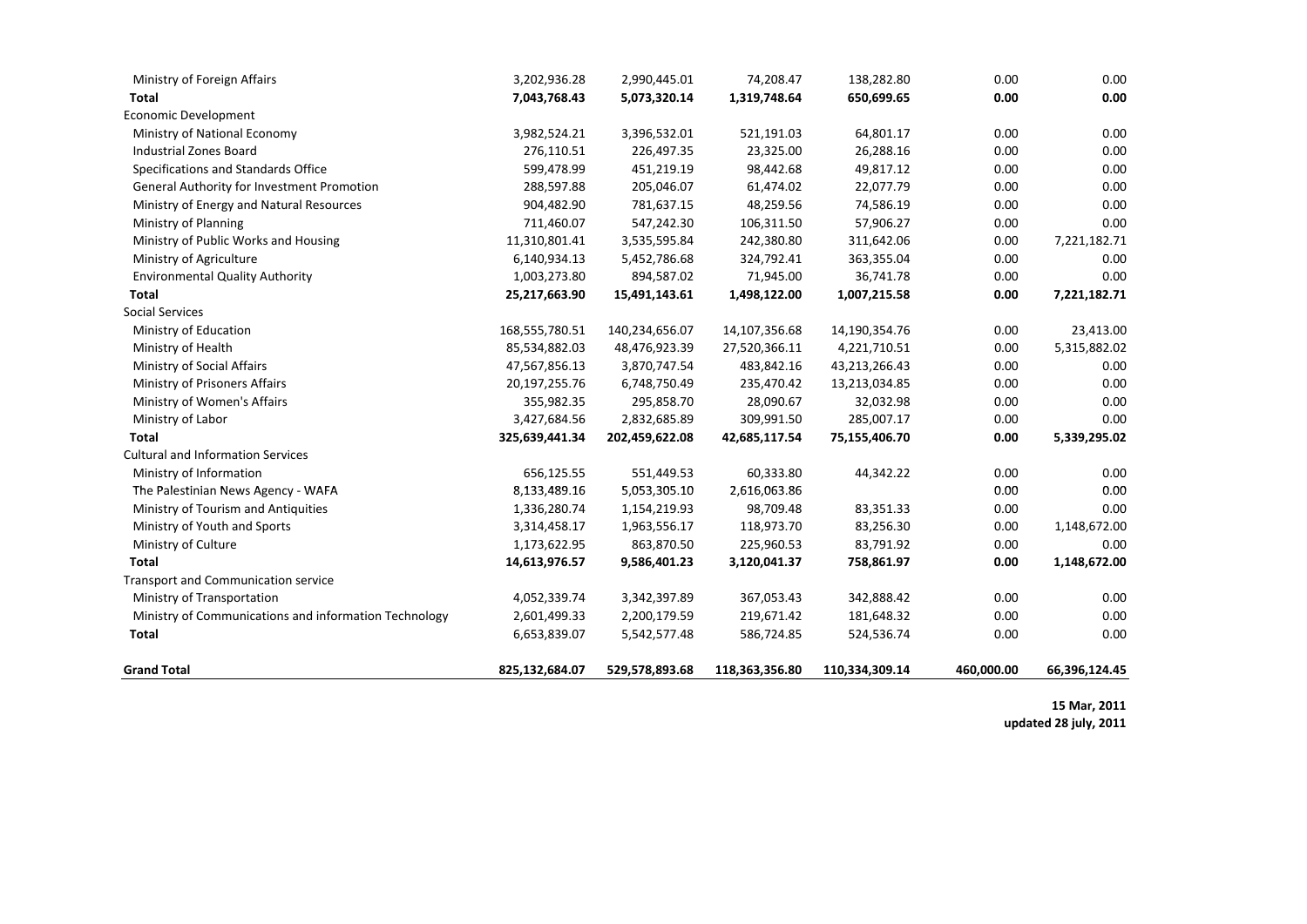|  | Table 6-B : Expenditures by Function (Commitment Basis) feb, 2011. |  |  |  |
|--|--------------------------------------------------------------------|--|--|--|
|--|--------------------------------------------------------------------|--|--|--|

|                                                 | <b>Total Expenditure Wages and Salaries</b> |                | Operational     | <b>Transfer</b>    | Capital            | Development         |
|-------------------------------------------------|---------------------------------------------|----------------|-----------------|--------------------|--------------------|---------------------|
|                                                 |                                             |                | <b>Expenses</b> | <b>Expenditure</b> | <b>Expenditure</b> | <b>Expenditures</b> |
|                                                 |                                             |                | (In NIS)        |                    |                    |                     |
| <b>Central Administration</b>                   |                                             |                |                 |                    |                    |                     |
| President's Office                              | 43,839,184.77                               | 16,416,377.03  | 15,318,726.03   | 1,303,516.68       | 0.00               | 10,800,565.03       |
| P.L.O. Institutions                             | 33,288,433.25                               | 12,699,583.27  | 9,966,557.50    | 9,621,399.98       | 0.00               | 1,000,892.50        |
| Legislative Council                             | 6,529,515.26                                | 5,894,328.46   | 268,504.30      | 366,682.50         | 0.00               | 0.00                |
| Ministers' Council                              | 4,200,030.17                                | 3,459,515.47   | 610,323.59      | 130,191.11         | 0.00               | 0.00                |
| Financial and Administrative Control Department | 1,991,542.67                                | 1,521,807.16   | 299,315.61      | 170,419.90         | 0.00               | 0.00                |
| <b>General Personnel Office</b>                 | 17,771,164.00                               | 15,380,317.24  | 794,744.44      | 1,596,102.32       | 0.00               | 0.00                |
| Palestinian Central Bureau of Statistics        | 2,580,817.58                                | 1,912,446.20   | 345,504.89      | 322,866.49         | 0.00               | 0.00                |
| <b>Central Election Committee</b>               | 0.00                                        | 0.00           | 0.00            | 0.00               | 0.00               | 0.00                |
| Ministry of Jerusalem Affairs                   | 2,823,643.63                                | 1,164,463.64   | 58,390.00       | 1,600,789.99       | 0.00               | 0.00                |
| <b>Total</b>                                    | 113,024,331.33                              | 58,448,838.47  | 27,662,066.36   | 15,111,968.97      | 0.00               | 11,801,457.53       |
| Security and Public Order                       |                                             |                |                 |                    |                    |                     |
| Ministry of Interior and National Security      | 475,363,952.19                              | 431,886,210.32 | 40,144,108.33   | 552,041.09         | 460,000.00         | 2,321,592.45        |
| Ministry of Justice                             | 6,903,409.02                                | 6,050,343.97   | 343,908.26      | 509,156.79         | 0.00               | 0.00                |
| Supreme Judicial Council                        | 11,004,658.07                               | 9,105,741.10   | 1,048,860.75    | 850,056.22         | 0.00               | 0.00                |
| Land Authority                                  | 3,088,814.70                                | 2,585,289.79   | 343,983.04      | 159,541.87         | 0.00               | 0.00                |
| Ministry of Local Government                    | 50,387,201.13                               | 3,616,556.88   | 412,946.07      | 10,737,098.51      | 0.00               | 35,620,599.67       |
| The Higher Judicial Council                     | 3,408,315.81                                | 3,023,109.66   | 217,618.97      | 167,587.18         | 0.00               | 0.00                |
| Dar AlFatwa and Islamic research                | 721,978.20                                  | 639,149.29     | 93,075.91       | $-10,247.00$       | 0.00               | 0.00                |
| <b>Total</b>                                    | 550,878,329.12                              | 456,906,401.01 | 42,604,501.33   | 12,965,234.66      | 460,000.00         | 37,942,192.12       |
| <b>Financial Affairs</b>                        |                                             |                |                 |                    |                    |                     |
| Ministry of Finance                             | 24,097,291.86                               | 16,403,833.74  | 2,416,321.24    | 1,507,621.81       | 0.00               | 3,769,515.07        |
| The Ministry of Awgaf and Religious Affairs     | 18, 157, 273. 41                            | 17,098,589.10  | 542,984.08      | 515,700.23         | 0.00               | 0.00                |
| Non Governmental Organization                   | 541,647.53                                  | 0.00           | 0.00            | 541,647.53         | 0.00               | 0.00                |
| Research and Studies Center                     | 0.00                                        | 0.00           | 0.00            | 0.00               | 0.00               | 0.00                |
| Palestinian Water Authority                     | 3,192,304.66                                | 1,738,799.78   | 1,405,600.77    | 47,904.11          | 0.00               | 0.00                |
| <b>Retirees Pension Allowances</b>              | 61,942,150.19                               | 38,443,822.26  | $-2,973.58$     | 23,501,301.51      | 0.00               | 0.00                |
| <b>Public Debt Service</b>                      | 35,733,147.62                               | 0.00           | 35,733,147.62   | 0.00               | 0.00               | 0.00                |
| <b>General Expenditures</b>                     | 1,855,004.60                                | 0.00           | 0.00            | 1,855,004.60       | 0.00               | 0.00                |
| <b>Financial Reserves</b>                       | 2,869,323.16                                | 0.00           | 0.00            | 2,869,323.16       | 0.00               | 0.00                |
| <b>Total</b>                                    | 148,388,143.03                              | 73,685,044.88  | 40,095,080.13   | 30,838,502.95      | 0.00               | 3,769,515.07        |
| Foreign Affairs                                 |                                             |                |                 |                    |                    |                     |
| <b>Negotiations Affairs Department</b>          | 282,728.23                                  | 199,092.77     | 61,612.26       | 22,023.20          | 0.00               | 0.00                |
| Embassies                                       | 28,084,857.72                               | 9,697,034.01   | 17,886,762.51   | 501,061.20         | 0.00               | 0.00                |
| Ministry of Foreign Affairs                     | 6,322,899.72                                | 5,828,919.89   | 146,173.25      | 347,806.58         | 0.00               | 0.00                |
| <b>Total</b>                                    | 34,690,485.67                               | 15,725,046.67  | 18,094,548.02   | 870,890.98         | 0.00               | 0.00                |
| <b>Economic Development</b>                     |                                             |                |                 |                    |                    |                     |
| Ministry of National Economy                    | 7,912,767.91                                | 6,785,714.77   | 817,816.26      | 309,236.88         | 0.00               | 0.00                |
| <b>Industrial Zones Board</b>                   | 543,546.08                                  | 445,226.40     | 46,650.00       | 51,669.68          | 0.00               | 0.00                |
| Specifications and Standards Office             | 1,068,329.89                                | 824,632.12     | 153,881.10      | 89,816.67          | 0.00               | 0.00                |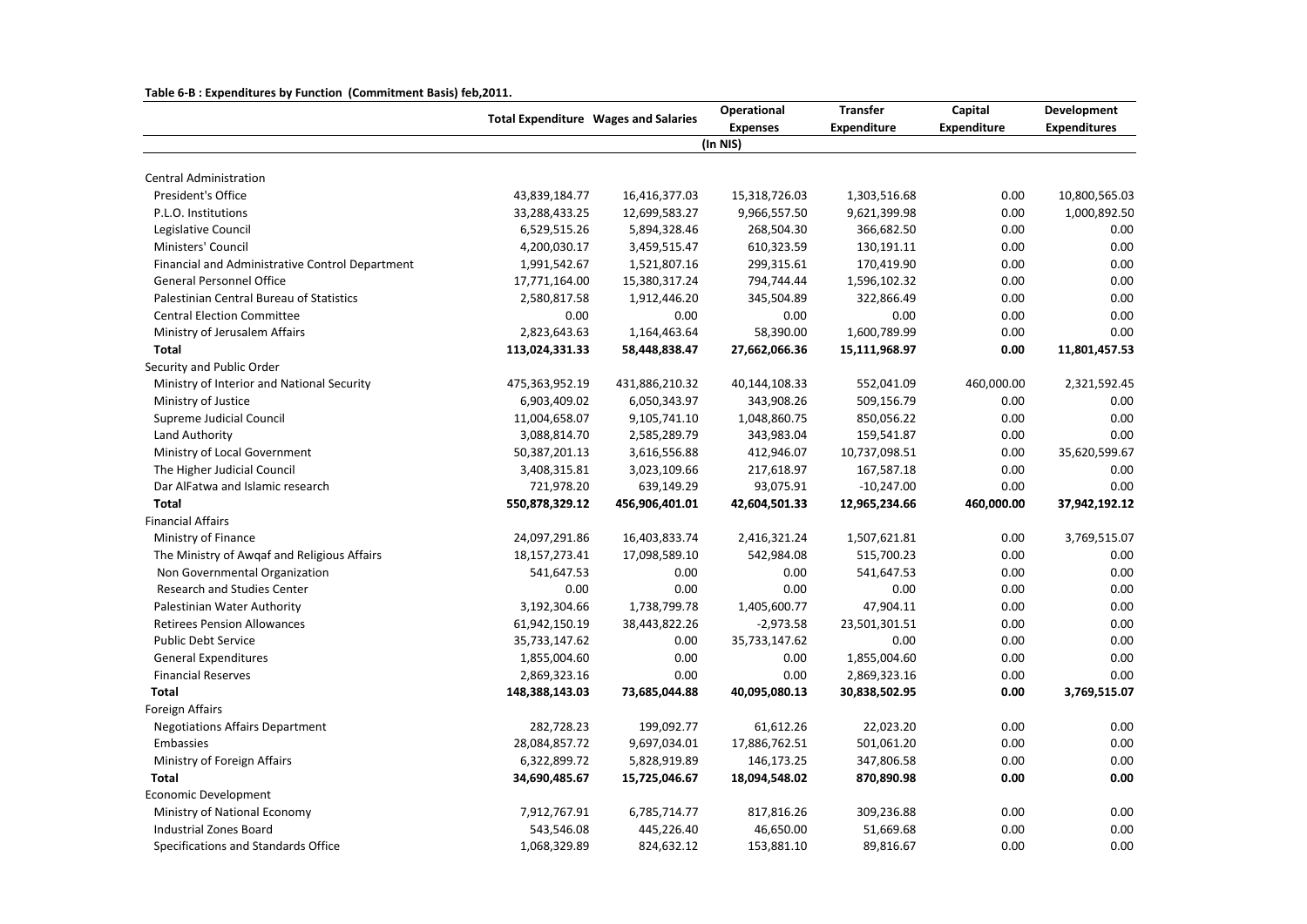| <b>Grand Total</b>                                    | 1,564,025,881.76 | 1,061,905,054.40 | 217,615,825.86 | 216,822,687.05 | 460,000.00 | 67,222,314.45 |
|-------------------------------------------------------|------------------|------------------|----------------|----------------|------------|---------------|
|                                                       |                  |                  |                |                |            |               |
| Total                                                 | 12,849,201.92    | 10,755,592.50    | 1,079,873.82   | 1,013,735.60   | 0.00       | 0.00          |
| Ministry of Communications and information Technology | 4,871,374.55     | 4,171,603.76     | 355,820.26     | 343,950.53     | 0.00       | 0.00          |
| Ministry of Transportation                            | 7,977,827.37     | 6,583,988.74     | 724,053.56     | 669,785.07     | 0.00       | 0.00          |
| <b>Transport and Communication service</b>            |                  |                  |                |                |            |               |
| <b>Total</b>                                          | 25,334,553.91    | 18,761,802.07    | 3,815,340.07   | 1,608,739.77   | 0.00       | 1,148,672.00  |
| Ministry of Culture                                   | 2,172,647.23     | 1,699,977.79     | 309,774.27     | 162,895.17     | 0.00       | 0.00          |
| Ministry of Youth and Sports                          | 5,496,490.05     | 3,860,917.42     | 219,493.57     | 267,407.06     | 0.00       | 1,148,672.00  |
| Ministry of Tourism and Antiquities                   | 2,607,817.74     | 2,288,629.71     | 173,187.39     | 146,000.64     | 0.00       | 0.00          |
| The Palestinian News Agency - WAFA                    | 13,789,152.13    | 9,828,008.13     | 3,016,229.04   | 944,914.96     | 0.00       | 0.00          |
| Ministry of Information                               | 1,268,446.76     | 1,084,269.02     | 96,655.80      | 87,521.94      | 0.00       | 0.00          |
| <b>Cultural and Information Services</b>              |                  |                  |                |                |            |               |
| <b>Total</b>                                          | 636,334,277.28   | 397,262,802.84   | 81,615,999.17  | 152,116,180.25 | 0.00       | 5,339,295.02  |
| Ministry of Labor                                     | 6,297,924.51     | 5,308,293.63     | 494,157.65     | 495,473.23     | 0.00       | 0.00          |
| Ministry of Women's Affairs                           | 722,309.50       | 598,904.71       | 58,329.13      | 65,075.66      | 0.00       | 0.00          |
| Ministry of Prisoners Affairs                         | 39,093,743.15    | 13,297,654.89    | 364,076.47     | 25,432,011.79  | 0.00       | 0.00          |
| Ministry of Social Affairs                            | 99,865,077.41    | 7,822,054.24     | 720,257.62     | 91,322,765.55  | 0.00       | 0.00          |
| Ministry of Health                                    | 164,604,014.64   | 93,102,321.76    | 58,064,026.47  | 8,121,784.39   | 0.00       | 5,315,882.02  |
| Ministry of Education                                 | 325,751,208.07   | 277,133,573.61   | 21,915,151.83  | 26,679,069.63  | 0.00       | 23,413.00     |
| <b>Social Services</b>                                |                  |                  |                |                |            |               |
| Total                                                 | 42,526,559.50    | 30,359,525.96    | 2,648,416.96   | 2,297,433.87   | 0.00       | 7,221,182.71  |
| <b>Environmental Quality Authority</b>                | 1,893,199.26     | 1,641,681.67     | 134,827.48     | 116,690.11     | 0.00       | 0.00          |
| Ministry of Agriculture                               | 12,128,566.41    | 10,688,984.65    | 638,956.52     | 800,625.24     | 0.00       | 0.00          |
| Ministry of Public Works and Housing                  | 15,408,583.95    | 7,043,304.40     | 518,563.04     | 625,533.80     | 0.00       | 7,221,182.71  |
| Ministry of Planning                                  | 1,348,854.61     | 1,071,402.84     | 163,814.00     | 113,637.77     | 0.00       | 0.00          |
| Ministry of Energy and Natural Resources              | 1,699,941.14     | 1,462,813.33     | 90,338.54      | 146,789.27     | 0.00       | 0.00          |
| General Authority for Investment Promotion            | 522,770.25       | 395,765.78       | 83,570.02      | 43,434.45      | 0.00       | 0.00          |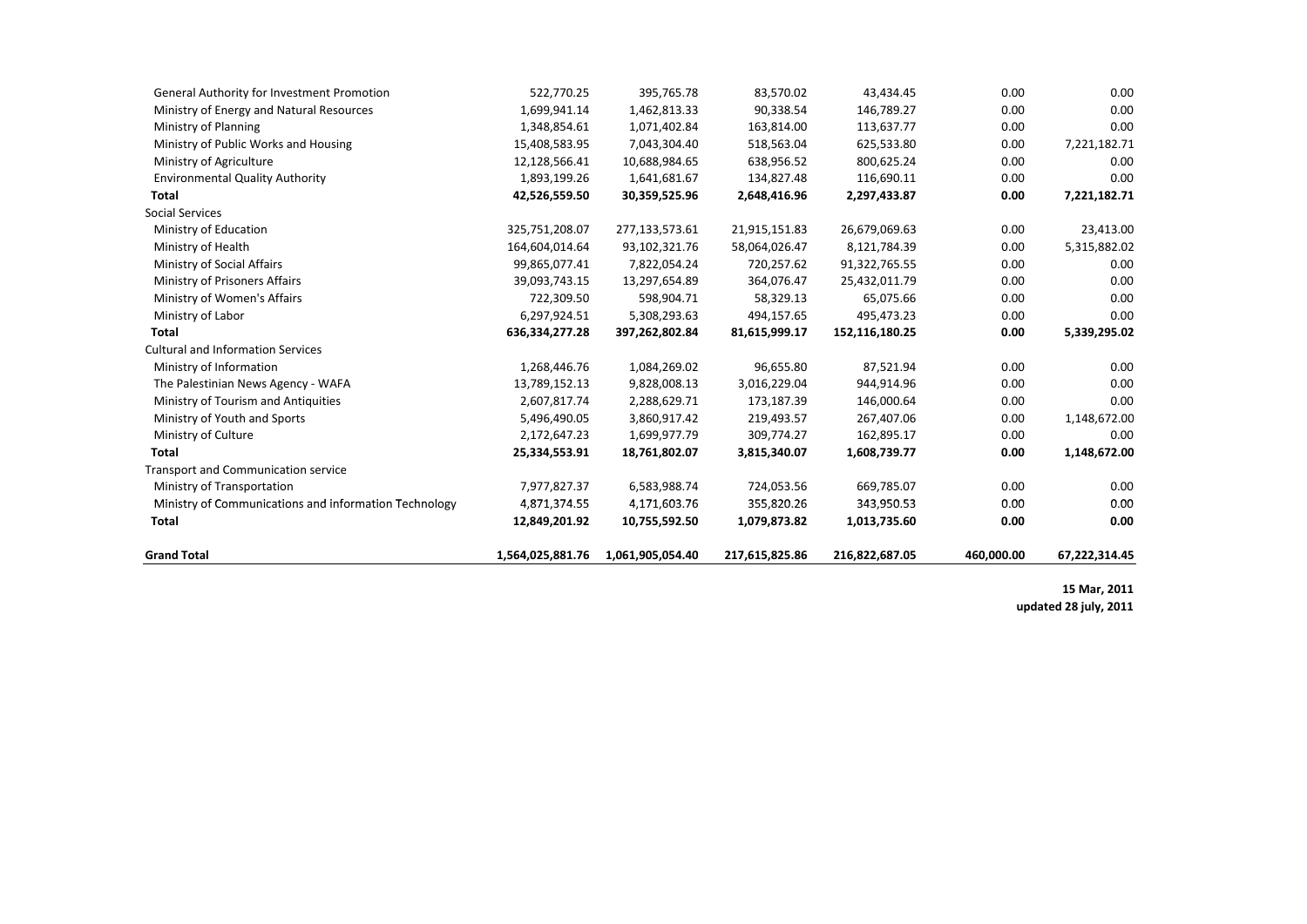## **Table 7: External Financing Feb , 2011**

| , apic 7. Externar Finanonig + cp , 2011                               |        | (In millions of NIS) |        |         |
|------------------------------------------------------------------------|--------|----------------------|--------|---------|
|                                                                        | 2010   | <b>Jan-11</b>        | Feb-11 | Jan-Feb |
| <b>External Financing</b>                                              | 4791.7 | 113.4                | 192.9  | 306.3   |
| <b>Budget Support</b>                                                  | 4341.7 | 111.8                | 174.0  | 285.7   |
| <b>Arab Donors</b>                                                     | 860.8  |                      |        |         |
| Algeria                                                                | 98.2   |                      |        |         |
| Egypt                                                                  | 30.1   |                      |        |         |
| Kingdom of Saudi Arabia                                                | 536.0  |                      |        |         |
| <b>United Arab Emirates</b>                                            | 160.0  |                      |        |         |
| Qatar                                                                  | 36.4   |                      |        |         |
| <b>International donors</b>                                            | 3450.2 | 111.7                | 173.9  | 285.6   |
| <b>USA</b>                                                             | 831.3  |                      |        |         |
| <b>PEGASE</b>                                                          | 1441.0 | 110.0                |        | 110.0   |
| Civil servants and pensioners and civil police and civil defence of PA | 1073.2 | 101.0                |        | 101.0   |
| Vulnerable Palestinian Families                                        | 220.3  | 8.3                  |        | 8.3     |
| Support to Essential Public Services                                   | 106.9  |                      |        |         |
| Payment of PA private sector arrears                                   | 40.7   | 0.7                  |        | 0.7     |
| India                                                                  | 36.9   |                      |        |         |
| <b>France</b>                                                          | 59.3   |                      |        |         |
| <b>Russia</b>                                                          | 35.6   |                      |        |         |
| <b>World Bank</b>                                                      | 1046.2 | 1.7                  | 173.9  | 175.6   |
| <b>Trust Fund</b>                                                      | 825.7  |                      | 172.9  | 172.9   |
| <b>Development Grant</b>                                               | 148.5  |                      |        |         |
| <b>ESSP</b>                                                            | 30.6   | 1.7                  | 1.0    | 2.7     |
| <b>FPCR</b>                                                            | 12.7   |                      |        |         |
| <b>SSNRP</b>                                                           | 25.1   |                      |        |         |
| <b>CBPERIP</b>                                                         | 3.5    |                      |        |         |
| Old grants for line ministries                                         | 30.7   | 0.1                  | 0.1    | 0.1     |
| <b>Development Financing</b>                                           | 450.0  | 1.6                  | 18.9   | 20.5    |
| Memorandum Items:                                                      |        |                      |        |         |
| <b>Budget Exchange Rate</b>                                            | 3.70   | 3.70                 | 3.70   | 3.70    |
| <b>Actual Exchange Rate</b>                                            | 3.73   | 3.59                 | 3.66   | 3.63    |

**15 Mar,2011**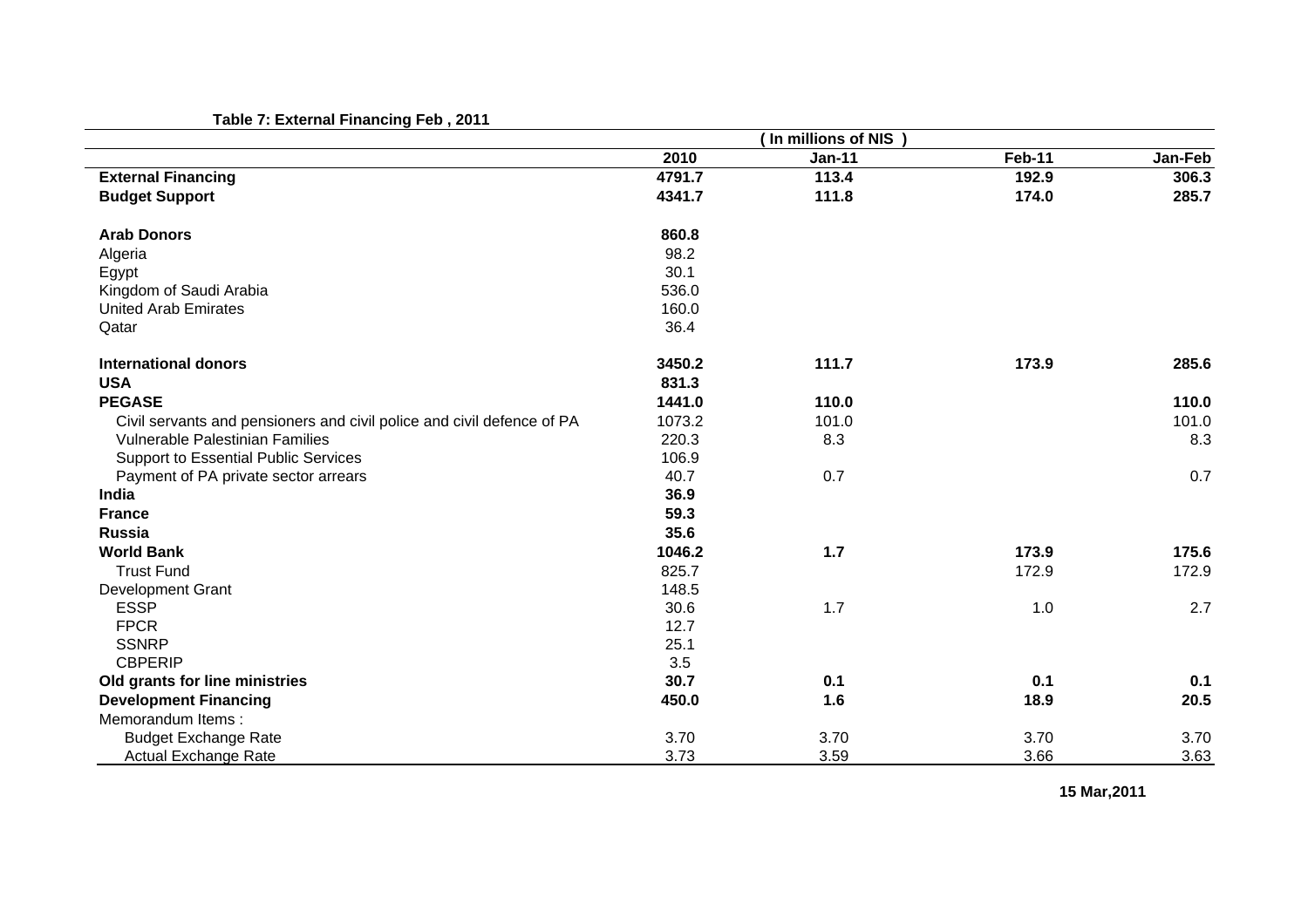**Table 8: Public Debt, Feb 2011**

|                                                | <b>Dec-10</b> | $Jan-11$  | Feb-11    |
|------------------------------------------------|---------------|-----------|-----------|
| In millions of NIS)                            |               |           |           |
| <b>Total Public debt</b>                       | 6,630.73      | 6,963.47  | 6,686.26  |
| Domestic debt                                  |               |           |           |
| <b>Bank loans</b>                              | 1,215.12      | 1,252.06  | 1,380.74  |
| Overdraft                                      | 1,375.94      | 1,418.02  | 1,021.93  |
| <b>Petroleum Authority</b>                     | 334.61        | 415.24    | 469.81    |
| Other public institutions                      | 31.03         | 31.52     | 32.026    |
| <b>Total Demostic debt</b>                     | 2,956.70      | 3,116.85  | 2,904.50  |
| Foreign debt                                   |               |           |           |
| <b>Arab Financial Institutions</b>             |               |           |           |
| Al Aqsa Fund                                   | 1,563.96      | 1,634.255 | 1,608.498 |
| Arab Fund for economic & social development    | 150.15        | 156.061   | 153.134   |
| Islamic Development Bank                       | 185.46        | 196.549   | 190.296   |
| <b>International and Regional Institutions</b> |               |           |           |
| World Bank                                     | 1,066.85      | 1,111.507 | 1,090.255 |
| European Investment Bank                       | 82.27         | 85.968    | 84.614    |
| <b>IFAD</b>                                    | 11.93         | 12.644    | 12.534    |
| OPEC                                           | 65.49         | 68.426    | 67.803    |
| <b>Bilateral loans</b>                         |               |           |           |
| Spain                                          | 327.33        | 342.045   | 336.655   |
| Italy                                          | 109.79        | 119.041   | 118.255   |
| China                                          | 17.41         | 18.153    | 17.952    |
| Sweden                                         | 93.39         | 101.976   | 101.760   |
| <b>Total Foriegn debt</b>                      | 3,674.031     | 3,846.627 | 3,781.760 |
| <b>Budget Exchange Rate</b>                    | 3.70          | 3.70      | 3.70      |
| <b>Actual Exchange Rate</b>                    | 3.52          | 3.68      | 3.62      |

**15 Mar,2011**